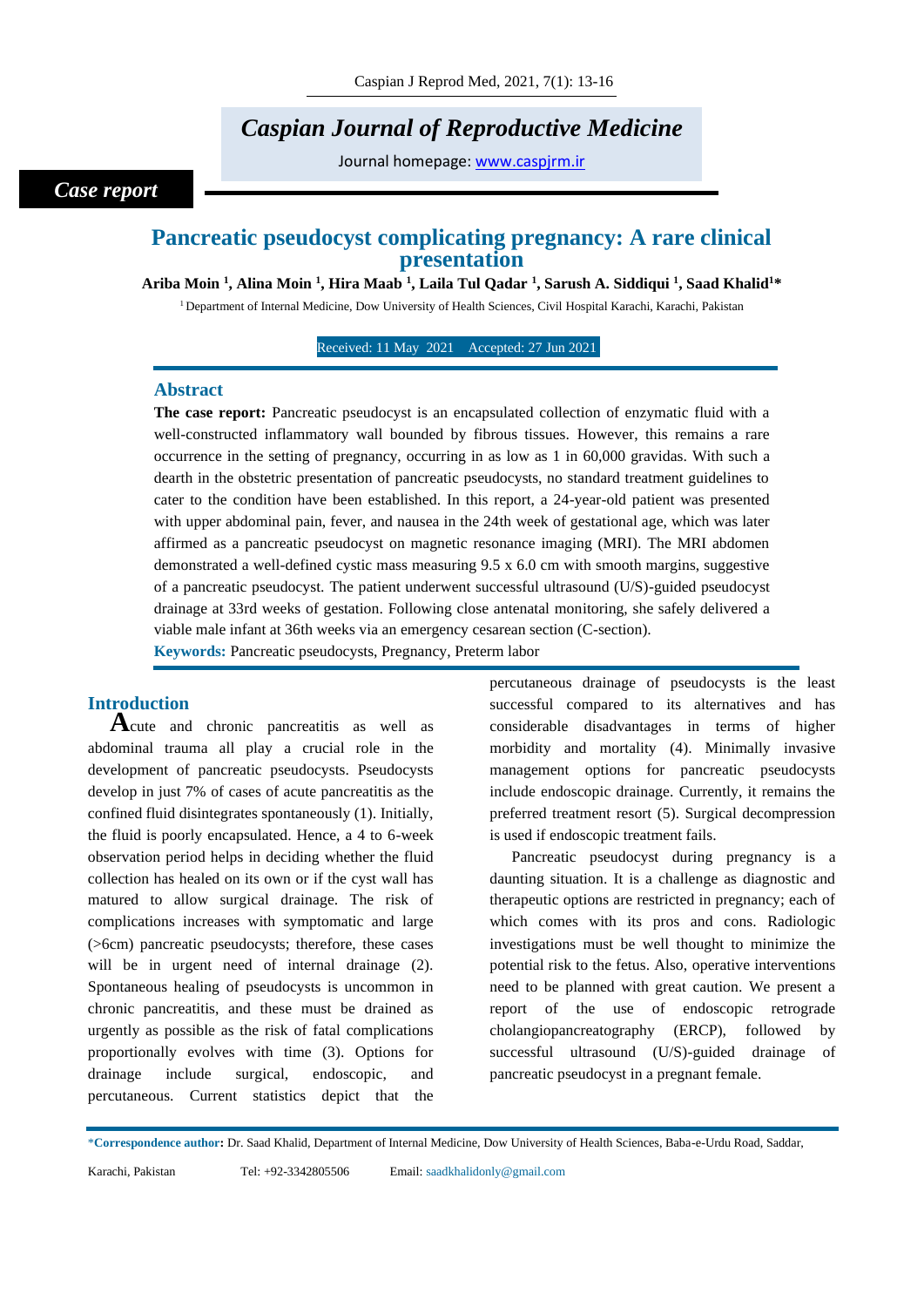

#### **Case Report**

A 24-year-old primigravida, with a one-day history of upper abdominal pain, fever, and nausea at the 24<sup>th</sup> week of gestation, referred to the health center. Her past medical history was unremarkable, except that she was given progesterone treatment for a likely abortion at the 12th week of gestation. On admission, her temperature was 100°F, the pulse rate was 96 beats/min, and the blood pressure was 106/72 mmHg. On examination, there was tenderness in the right hypochondrium and epigastric region with normal bowel sounds. Her obstetric examination was corresponding to date. Her total leukocyte count (TLC) was raised (17600/mm<sup>3</sup>); liver function tests (LFTs) and triglycerides (TGs) were normal. Serum amylase was 140 IU/dl, and serum lipase was 210 IU/dl. The U/S of whole abdomen showed a cystic mass in the right hypochondrium. A gastroenterologist was taken on board. Magnetic Resonance Imaging (MRI) was suggested, which showed a well-capsulated cyst in the tail of the pancreas medial to the spleen and close to the greater curvature of the stomach. A well-defined cystic mass measuring 9.5 cm x 6.0 cm, with smooth margins was found, which was suggestive of a pancreatic pseudocyst (Figure 1).



**Figure 1**. Axial T2-weighted MRI of a pancreatic pseudocyst. The green arrows point to a 9.5 x 6 cm fluid-containing, encapsulated lesion adjacent to the body of the pancreas.

Due to the risk of preterm labor, the patient was initially managed conservatively with intravenous (I/V) antibiotics and hydration. As the patient became asymptomatic and biochemically stable, she was

counseled regarding her findings, put on a controlled diet, and was advised to have a regular antenatal follow-up with sequential antepartum ultrasound of the pseudocyst. She was readmitted at the 28th week of gestation with complaints of vomiting, nausea, and vaginal bleeding. Her investigations showed elevated random blood glucose levels of 236 mg/dL, LFTs were normal, serum amylase was 280 IU/dl and serum lipase was 290 IU/dl. The patient was given supportive treatment and discharged on a controlled diet. The pregnancy continued smoothly; however, at the 33rd week, she was readmitted with complaints of vomiting and severe abdominal pain. Her LFTs were normal, and serum amylase was 290 IU/dl, with blood glucose levels of 391 mg/dL. The patient underwent blood sugar charting and was placed on insulin treatment. ERCP was decided and carried out; the stomach and duodenum appeared normal with some discharge seen coming from the ampullary orifice. The pancreatic duct was selectively cannulated and appeared normal. A small sphincterotomy was performed and a single pigtail pancreatic stent was placed. In the following day, the patient underwent U/S-guided pancreatic pseudocyst drainage. A catheter was placed and 15 cc of pus was drained from the pseudocyst. Post-draining U/S showed the complete collapse of the cyst.

Three weeks later, the follow-up U/S imaging of the abdomen showed no free fluid in the peritoneal cavity. At the 35th week of gestation, the doppler U/S for fetal wellbeing showed a small for dates fetus with no placental insufficiency. The patient was admitted again five days later, at the 36th week of gestation, with complaints of severe vomiting and abdominal pain. Immediate supportive treatment was given and the cardiotocograph revealed fetal distress. As the patient was not in labor, an emergency C-section through Pfannenstiel incision was done and a small for dates but a healthy male baby, weighing 2.0 kg was delivered safely. The patient was discharged on the 7th postoperative day after the removal of the stitches.

#### **Discussion**

In general, pancreatic pseudocysts develop, as a complication, 3 to 4 weeks after the onset of acute pancreatitis, and are usually manifested by an epigastric mass and sensation of fullness (6). The complications of pseudocysts include bleeding, fistula formation, abscess, rupture, and extension (7, 8). In our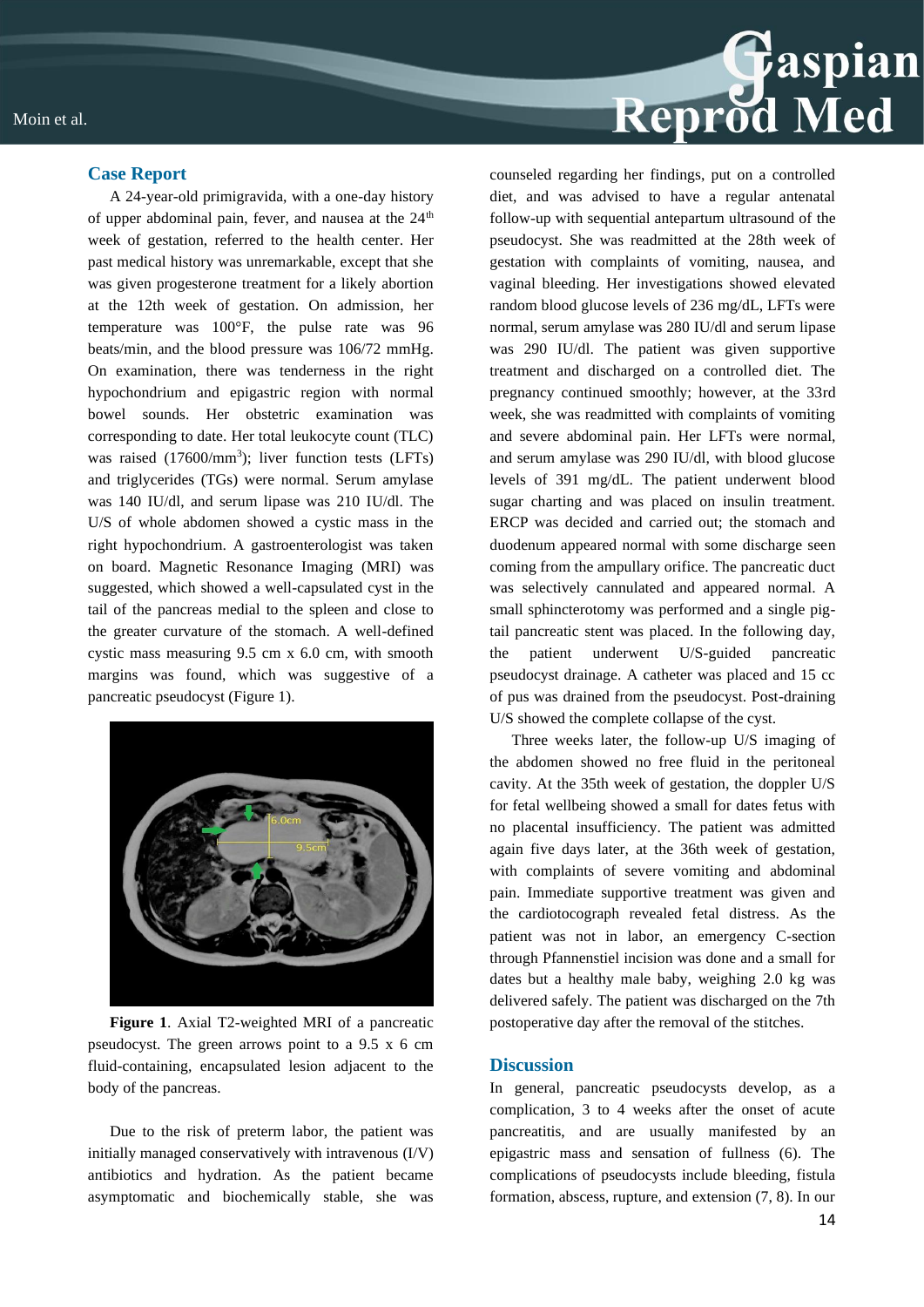case, the pancreatic pseudocyst was diagnosed at the 24th week of pregnancy, following a short history of upper abdominal pain, fever, and vomiting.

There is limited information regarding the management of pancreatic pseudocysts in pregnancy. The natural history and treatment of pancreatic pseudocysts appear to be the same as in non-pregnant patients and are based on clinical findings, the stage, the size of the pseudocyst, and the absence or presence of symptoms or complications (9). Treatment, in general, includes observation, invasive techniques such as percutaneous drainage, endoscopic drainage, and invasive surgical intervention (10). In our patient, due to the risk of preterm labor, surgical intervention was denied until the 33rd week of pregnancy, at which an ERCP was performed due to an increase in cyst size. Categorically, pseudocysts with a diameter less than 4cm remain either clinically stable or resolve spontaneously in 30% to 40% of cases; however, serious complications may arise in 10% of such cases (9). Therefore, watchful management of pseudocysts of diameters between 4-6cm is required to ensure that they remain asymptomatic or stable on follow-up imagery (11).

Pseudocysts greater than 6 cm and lasting for more than 6 weeks are usually managed by an endoscopic percutaneous, or surgical approach (12). Endoscopic ultrasound-guided drainage is performed by establishing a communication between the pseudocyst and stomach or small intestine. One such method is ERCP, which can be used to open the sphincters of the pancreatic valve ducts, thereby decompressing the collected fluid and aiding in stent placement (13). We also performed an ERCP and U/S-guided drainage in our patient with good results. However, the patient developed glucose intolerance and hyperglycemia, which required prompt insulin therapy.

Surgery remains the standard method of drainage of pancreatic pseudocysts; however, surgical intervention was contraindicated due to our patient's ongoing pregnancy. Cesarean section may be the best mode of delivery to prevent rupture of undrained pseudocysts (9). While many pregnant patients are managed conservatively until delivery, our patient became symptomatic, and therefore had to undergo antepartum endoscopic U/S-guided drainage, and later a C-section was performed due to fetal distress.

#### **Conclusion**

The majority of patients with pancreatic pseudocysts have a history of pancreatitis or risk factors; our patient, nonetheless, had no such complaints. While most cases are managed conservatively, percutaneous and endoscopic drainage are favorable antepartum treatment options, depending on the patient's condition. Despite the interventions available, the risks of preterm labor due to rupture of pancreatic pseudocysts remains an ongoing concern for both obstetricians and gastroenterologists.

#### **Acknowledgements**

None.

# **Conflicts of Interest**

The authors certify that there is no conflict of interest with any financial organization regarding the materials discussed in the manuscript.

# **References**

- 1. Farias GFA, Bernardo WM, De Moura DTH, Guedes HG, Brunaldi VO, Visconti TAC, et al. Endoscopic versus surgical treatment for pancreatic pseudocysts: Systematic review and meta-analysis. Medicine. 2019 Feb;98(8): e14255.
- 2. Udeshika WAE, Herath H, Dassanayake SUB, Pahalagamage SP, Kulatunga A. A case report of giant pancreatic pseudocyst following acute pancreatitis: experience with endoscopic internal drainage. BMC research notes. 2018 Apr 27;11(1):262.
- 3. Seicean A, Vultur S. Endoscopic therapy in chronic pancreatitis: current perspectives. Clinical and experimental gastroenterology. 2015;8:1-11.
- 4. Szakó L, Mátrai P, Hegyi P, Pécsi D, Gyöngyi Z, Csupor D, et al. Endoscopic and surgical drainage for pancreatic fluid collections are better than percutaneous drainage: Meta-analysis. Pancreatology : official journal of the International Association of Pancreatology (IAP) [et al]. 2020 Jan;20(1):132-141.
- 5. Sileikis A, Beiša A, Zdanytè E, Jurevičius S, Strupas K. Minimally invasive management of pancreatic pseudocysts. Wideochirurgia i inne techniki maloinwazyjne = Videosurgery and other miniinvasive techniques. 2013 Sep;8(3):211-215.